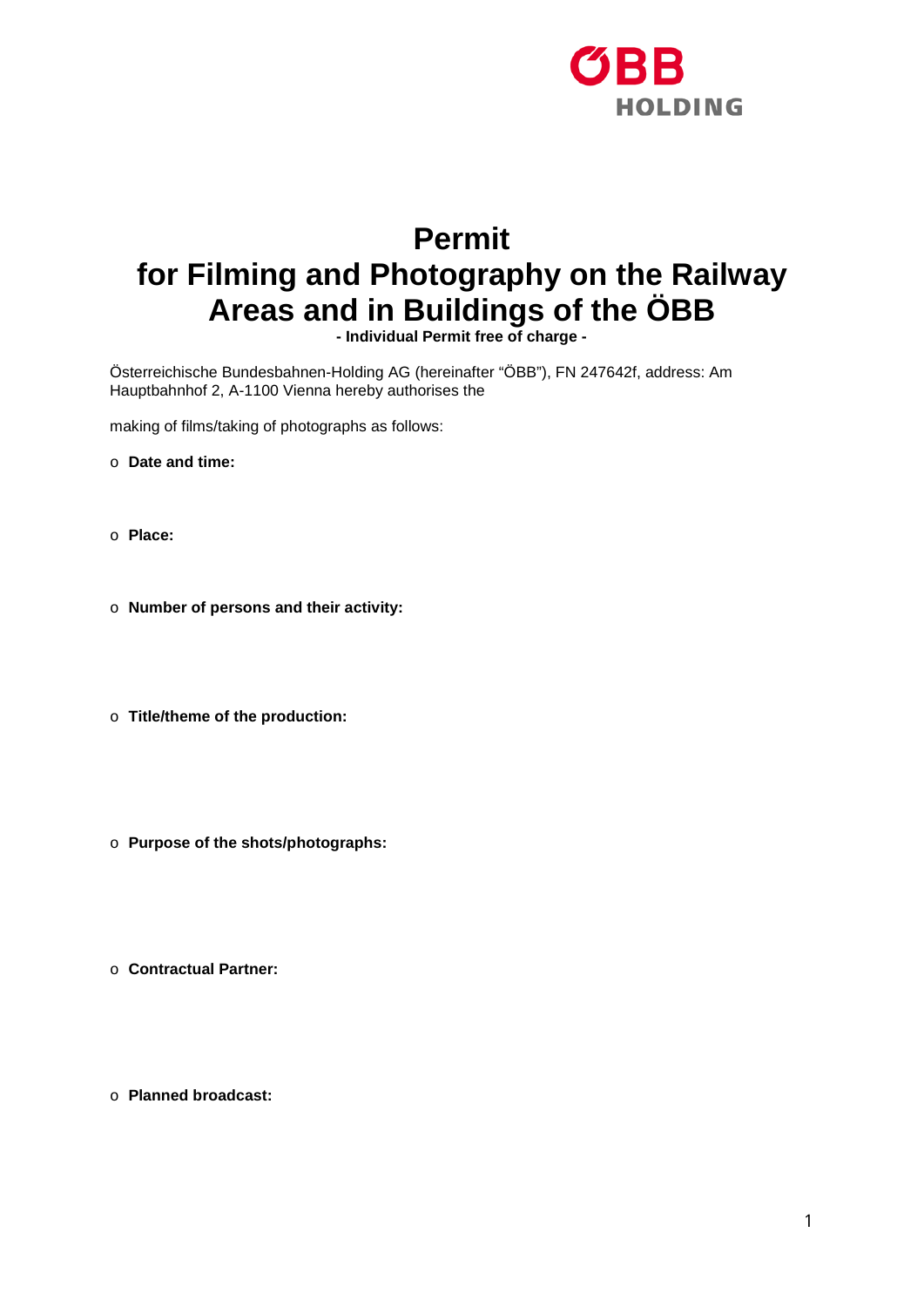- (1) The film shootings and photography may take place exclusively in the assigned area at the stated time. The Permit gives entitlement to be on the site.
- (2) If the production is on the railway areas and in the buildings used by the ÖBB and if these areas are not publicly accessible, the Contractual Partner shall be obliged to contact the responsible internal contact partner of the ÖBB on site and must present this Permit without being requested to do so.
- (3) The Permit applies to the aforesaid purpose or production theme. Any additional filming or photography requires the prior written agreement of ÖBB-Holding AG. The Contractual Partner warrants that personal rights (in particular the right to one's own image) of the ÖBB officials and the standing and image of the ÖBB Group shall be safeguarded with respect to the filming/photography.
- (4) The Contractual Partner undertakes to impose the obligations incumbent on him arising from this agreement on persons attributable to his sphere and to provide evidence that he has made them aware of the rules of conduct incumbent on him.
- (5) The Contractual Partner declares that he has read the house rules currently in force in the buildings used by the ÖBB and agrees with and takes cognisance of these.
- (6) The Contractual Partner declares that he has read the provision, 'Instructions for railroad facilities' and agrees with and takes cognisance of this.
- (7) The Contractual Partner declares that he has read the house rules on railway stations and agrees with and takes cognisance of these.
- (8) When filming or photographing in building used by the ÖBB, the film company must register at reception and comply with the rule that they must await collection from Reception in accordance with the house rules in force. Filming and photography are permitted solely when accompanied by the internal contact partner of ÖBB.
- (9) When filming or photographing on railway areas, which are not publicly accessible, the agreement of the railway employees responsible with respect to all the procedures must be obtained in good time. Filming and photography may take place solely in the assigned area in the company of the responsible railway employee. Barriers may be set up only subsequent to agreement with the responsible railway employee on site. Safety and the operation of the railway must on no account be impaired. Unauthorised access to railway facilities, which are not identified for public use (in particular the danger area of tracks and high-voltage facilities) is strictly forbidden. Exceptions to this are possible only under the instruction and in the company of one the employees responsible for such matters. The instructions must be complied with implicitly. The same shall apply to accessing and operating railway vehicles and trains. The railway employees responsible for rail operation and its safety are entitled to order an immediate interruption or cessation of the filming or photography, whereby the Contractual Partner shall have no claim for compensation. The passengers and customers in the railway facilities identified for public use must on no account be disturbed or inconvenienced. If the filming or photography causes operational hindrances, this shall be deemed additional expenditure.
- (10) In the case of the creation of specific hazards (e.g. artificial mist, spotlights) there must be evidence that the responsible traffic controllers at the nearest stations have been notified 30 minutes prior to the de facto occurrence of the specific hazard.
- (11) Every unreasonable inconvenience in particular due to noise to the passengers, customers, lessees, tenants, employees or other entitled person must be avoided.
- (12) When filming or photographing in trains the Permit always applies only to ÖBB Group trains and only when these are on the territory of the Austrian State.
- (13) The Contractual Partner shall be liable to the companies affiliated to ÖBB-Holding AG pursuant to § 189 a Austrian Business Enterprise Code (hereinafter ÖBB Group companies) and to the officials of these ÖBB Group Companies for all damage caused in connection with the filming or